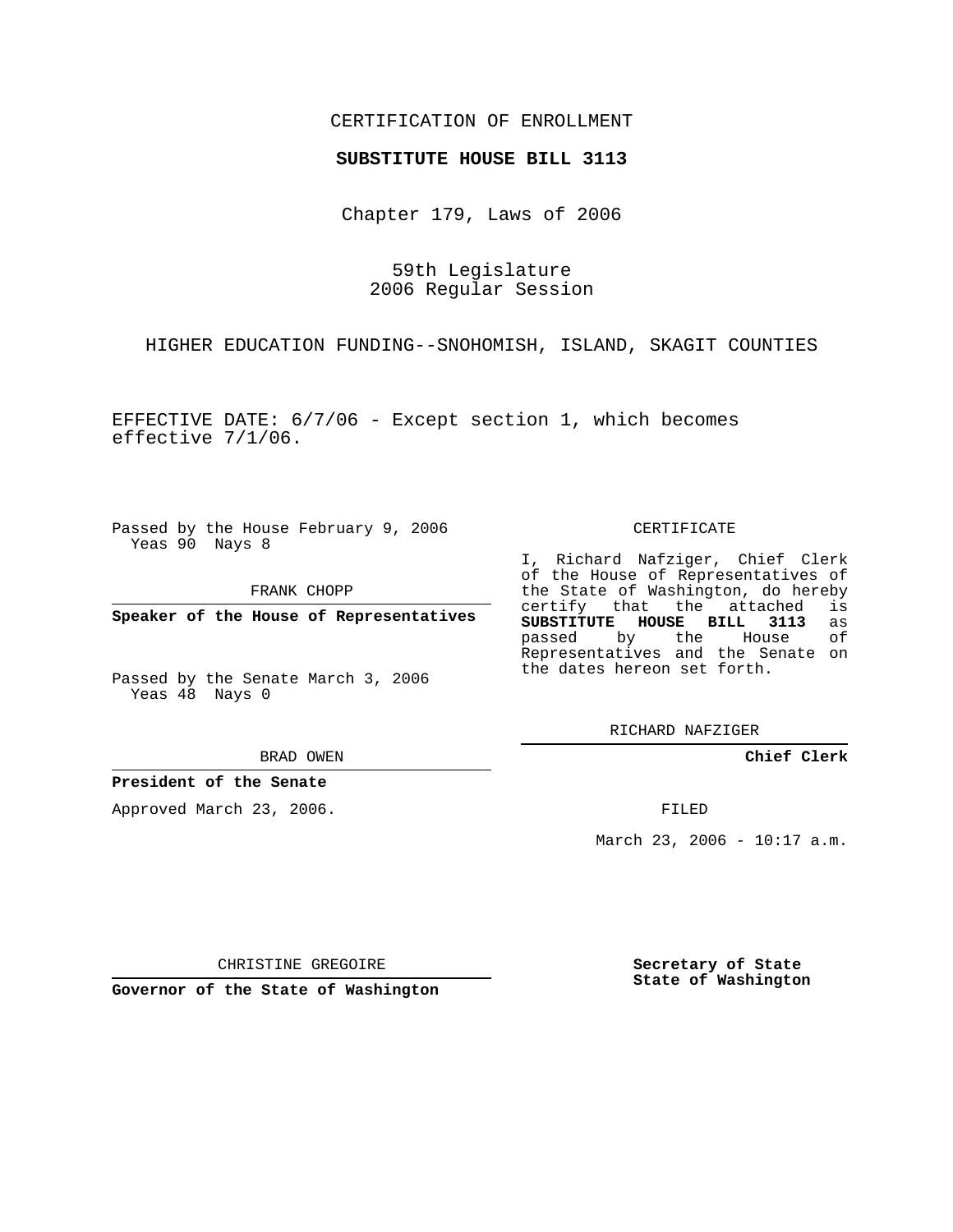# **SUBSTITUTE HOUSE BILL 3113** \_\_\_\_\_\_\_\_\_\_\_\_\_\_\_\_\_\_\_\_\_\_\_\_\_\_\_\_\_\_\_\_\_\_\_\_\_\_\_\_\_\_\_\_\_

\_\_\_\_\_\_\_\_\_\_\_\_\_\_\_\_\_\_\_\_\_\_\_\_\_\_\_\_\_\_\_\_\_\_\_\_\_\_\_\_\_\_\_\_\_

Passed Legislature - 2006 Regular Session

## **State of Washington 59th Legislature 2006 Regular Session**

**By** House Committee on Higher Education & Workforce Education (originally sponsored by Representatives Sells, Kenney, Strow, McCoy, Haler, Dunshee, B. Sullivan, Lovick, Roberts and Hasegawa)

READ FIRST TIME 02/02/06.

 AN ACT Relating to expanding access to higher education in north Snohomish, Island, and Skagit counties using the university center model; creating new sections; and providing an effective date.

BE IT ENACTED BY THE LEGISLATURE OF THE STATE OF WASHINGTON:

 NEW SECTION. **Sec. 1.** (1) RCW 28B.50.901 assigns responsibility for the north Snohomish, Island, and Skagit counties higher education consortium to Everett Community College. Everett Community College submitted a report titled "Higher Education Opportunity in the NSIS Region" on December 1, 2005, to the appropriate committees of the legislature. The legislature accepts this report as representative of the needs for higher education in the North Snohomish, Island, and Skagit counties (NSIS) region. It is the intent of the legislature to support enrollment growth in the NSIS county regions of the state as represented in the report.

 (2) The legislature finds that recent research by the state board for community and technical colleges indicates that the immediate needs of at least five hundred students are not being met in the NSIS region at the upper-division level.